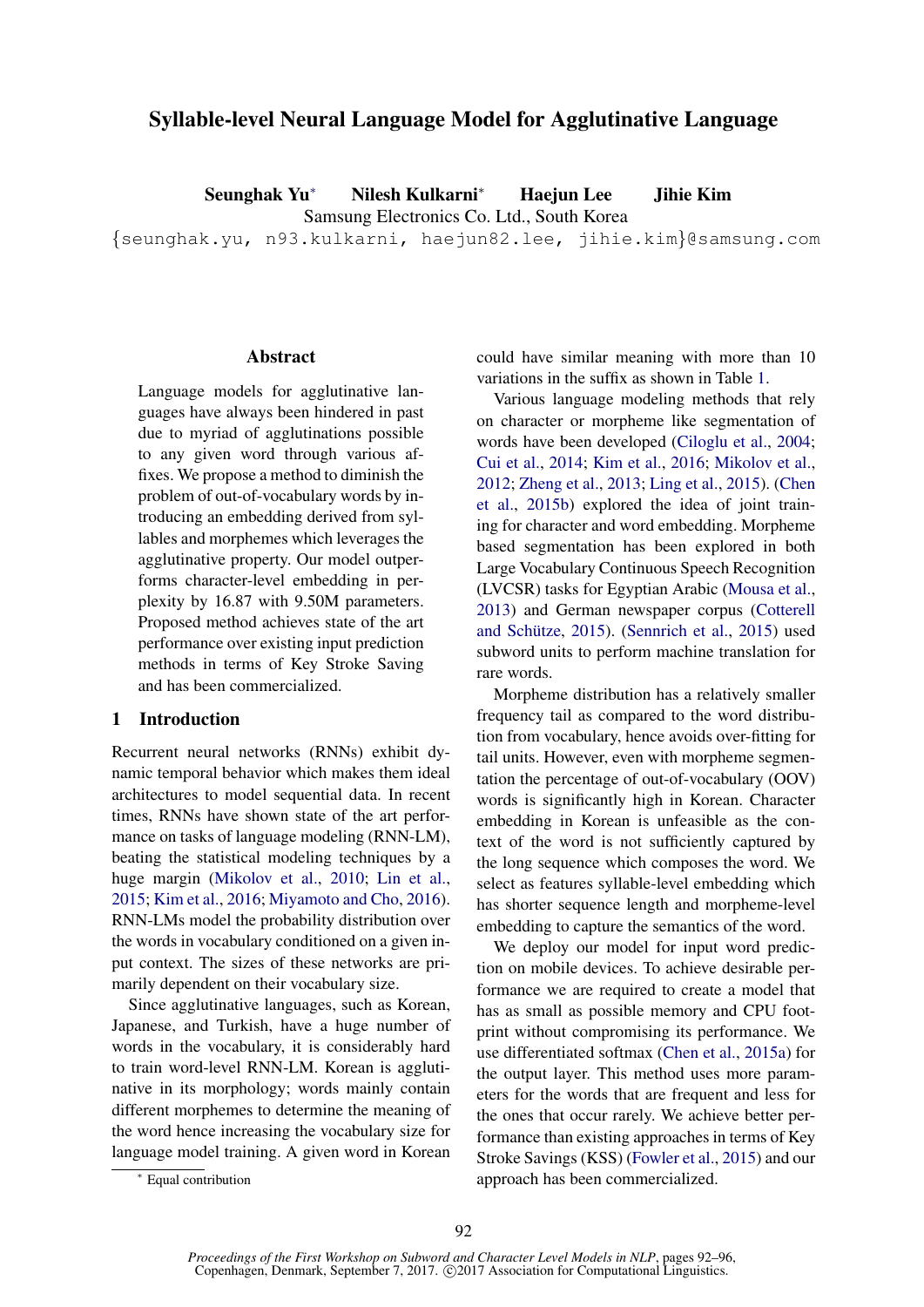| Word | Morpheme | English      |
|------|----------|--------------|
| 고가   | 그 + 가    | he           |
| 그는   | 그+는      | he           |
| 그에게  | 그 + 에게   | to him       |
| 그도   | 그 + 도    | him(he) also |
| 그를   | 그 + 를    | him          |
| 그의   | 그 + 의    | his          |

Table 1: Example of variation of a base word '그 (He)'. It can have more than 10 variation forms according to its postposition.

## 2 Proposed Method

Following sections propose a model for agglutinative language. In Section 2.1 we discuss the basic architecture of the model as detailed in Figure 1, followed by Section 2.2 that describes our embeddings. In Section 2.3 we propose an adaptation of differentiated softmax to reduce the number of model parameters and improve computation speed.

### 2.1 Language Model

Overall architecture of our language model consists of a) embedding layer, b) hidden layer, c) softmax layer. Embedding comprises of syllablelevel and morpheme-level embedding as described in Section 2.2. We combine both embedding features and pass them through a highway network (Srivastava et al., 2015) which act as an input to the hidden layers. We use a single layer of LSTM as hidden units with architecture similar to the non-regularized LSTM model by (Zaremba et al., 2014). The hidden state of the LSTM unit is affinetransformed by the softmax function, which is a probability distribution over all the words in the output vocabulary.

#### 2.2 Syllable & Morphological Embedding

We propose syllable-level embedding that attenuates OOV problem. (Santos and Zadrozny, 2014; Kim et al., 2016) proposed character aware neural networks using convolution filters to create character embedding for words. We use convolution neural network (CNN) based embedding method to get syllable-level embedding for words. We use 150 filters that consider uni, bi, tri and quad syllable-grams to create a feature representation for the word. This is followed by max-pooling to concatenate the features from each class of filters resulting in a syllable embedding representation



Figure 1: Overview of the proposed method. T and  $C$  are the transform gate and carry gate of the highway network respectively

for the word. Figure 2 in the left half shows an example sentence embedded using the syllable-level embedding.

Figure 3 highlights the difference between various embedding and the features they capture. The syllable embedding is used along with a morphological embedding to provide richer features for the word. The majority of words (95%) in Korean has at most three morphological units. Each word can be broken into start, middle, and end unit. We embed each morphological unit by concatenating to create a joint embedding for the word. Advantage of morphological embedding over syllable is all the sub-units have an abstract value in the language and this creates representation for words relying on the usage of these morphemes. Both morphological and syllable embeddings are concatenated and fed through a highway network (Srivastava et al., 2015) to get a refined representation for the word as shown in the embedding layer for Figure 1.

### 2.3 Differentiated Softmax

The output layer models a probability distribution over words in vocabulary conditioned on the given context. There is a trade-off between required memory and computational cost which determines the level of prediction. To generate a complete word, using morpheme-level predictions requires beam search which is expensive as compared to word-level predictions. Using beam search to predict the word greedily does not adhere to the com-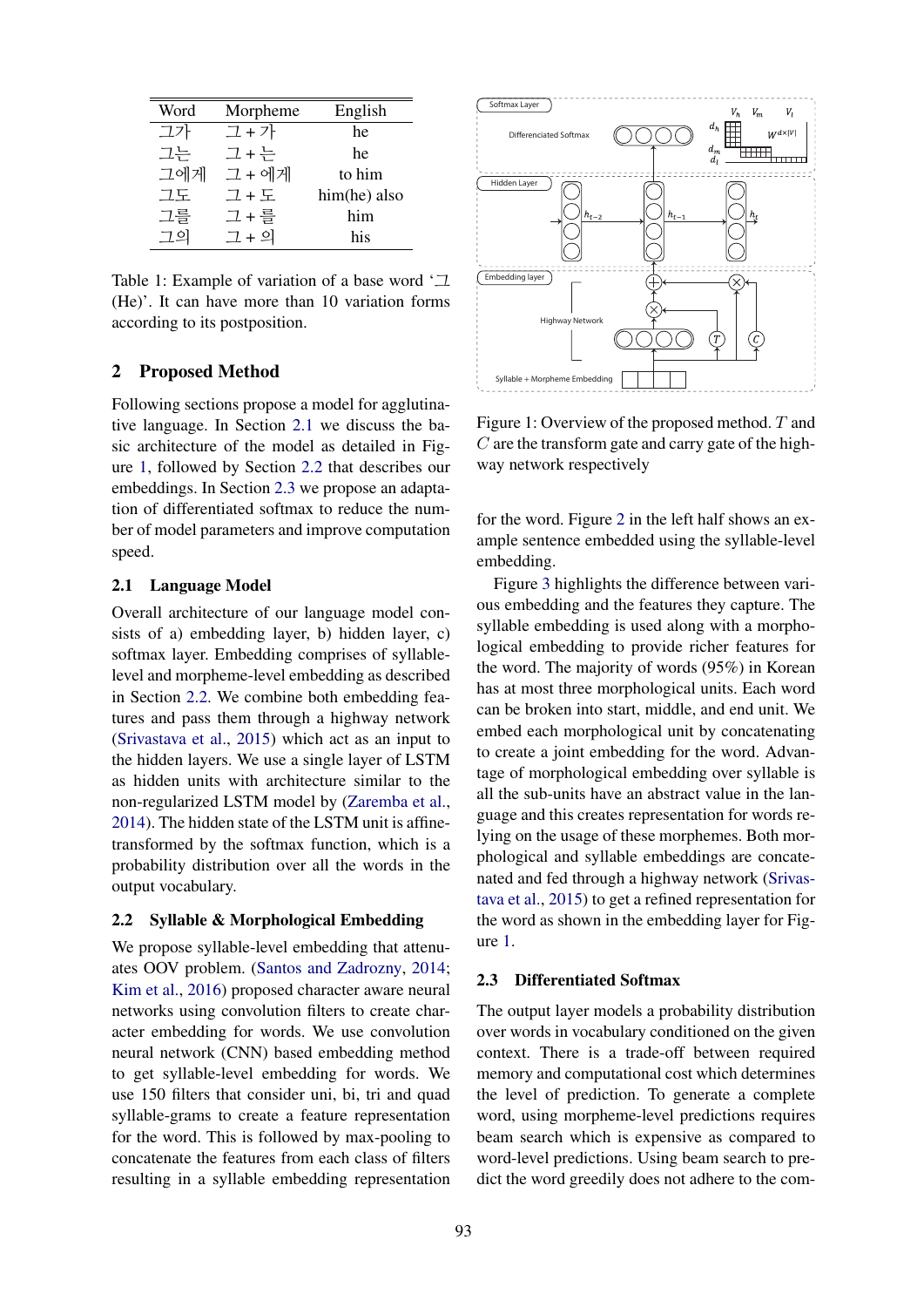

Figure 2: Proposed embedding method for agglutinative languages. We take an input word as syllable and morpheme level, embed them separately and concatenate them to make an entire embedding.

putational requirements set forth for mobile devices. Thus, we have to choose word-level outputs although it requires having a vocabulary of over 0.2M words to cover 95% of the functional word forms. Computing a probability distribution function for 0.2M classes is computational intensive and overshoots the required run-time and the allocated memory to store the model parameters.

Therefore, the softmax weight matrix,  $W_{softmax}$ , needs to be compressed as it is contributing to huge model parameters. We initially propose to choose an appropriate rank for the  $W_{softmax}$  in the following approximation problem;  $W_{softmax} = W_A \times W_B$ , where  $W_A$  and  $W_B$  have ranks less than r. We extend the idea of low rank matrix factorization in (Sainath et al., 2013) by further clustering words into groups and allowing a different low rank  $r'$  for each cluster. The words with high frequency are given a rank,  $r_1$ , such that  $r_1 \geq r_2$  where  $r_2$  is the low rank for the words with low frequency. The core idea being, words with higher frequency have much richer representation in higher dimensional space, whereas words with low frequency cannot utilize the higher dimensional space well.

We observe that 87% of the words appear in the tail of the distribution by the frequency of occurrence. We provide a higher rank to the top 2.5% words and much lower rank to the bottom 87%. This different treatment reduces the number of pa-



Figure 3: Comparison of various embedding levels. In case of Korean, syllable can be used as a basic unit of sequence to solve OOV with shorter sequence length compare to character level. Also, morpheme level is effective to make the size of vocabulary smaller.

rameters and leads to better modeling.

#### 3 Experiment Results

#### 3.1 Setup

We apply our method to web crawled dataset consisting on news, blogs, QA. Our dataset consists of over 100M words and over 10M sentences. For morpheme-level segmentation, we use lexical analyzer and for syallable-level we just syllabify the dataset. We empirically test our model and its input vocabulary size is around 20K morphemes and 3K syllables. The embedding size for morpheme is 52 and that for syllable is 15. We use one highway layer to combine the embeddings from syllable and morpheme. Our hidden layer consists of 500 LSTM units. The differentiated softmax outputs the model's distribution over the 0.2M words in the output vocabulary with top 5K (by frequency) getting a representation dimension (low rank in  $W_{softmax}$ ) of 152, next 20K use a representation dimension of 52 and the rest 175K get a representation dimension of 12. All the compared models have word level outputs and use differentiated softmax.

#### 3.2 Comparison of embedding methods

We randomly select 10% of our crawled data (10M words, 1M sentences) to compare embedding methods as shown in Table 2. We test character, syllable, morpheme and word-level embeddings. The word-level embedding has the highest number of parameters but has the worst performance. As expected breaking words into their subforms improves the language model. However, our experiment reaches its peak performance when we use syllable level embeddings. To improve the performance even further we propose using syllable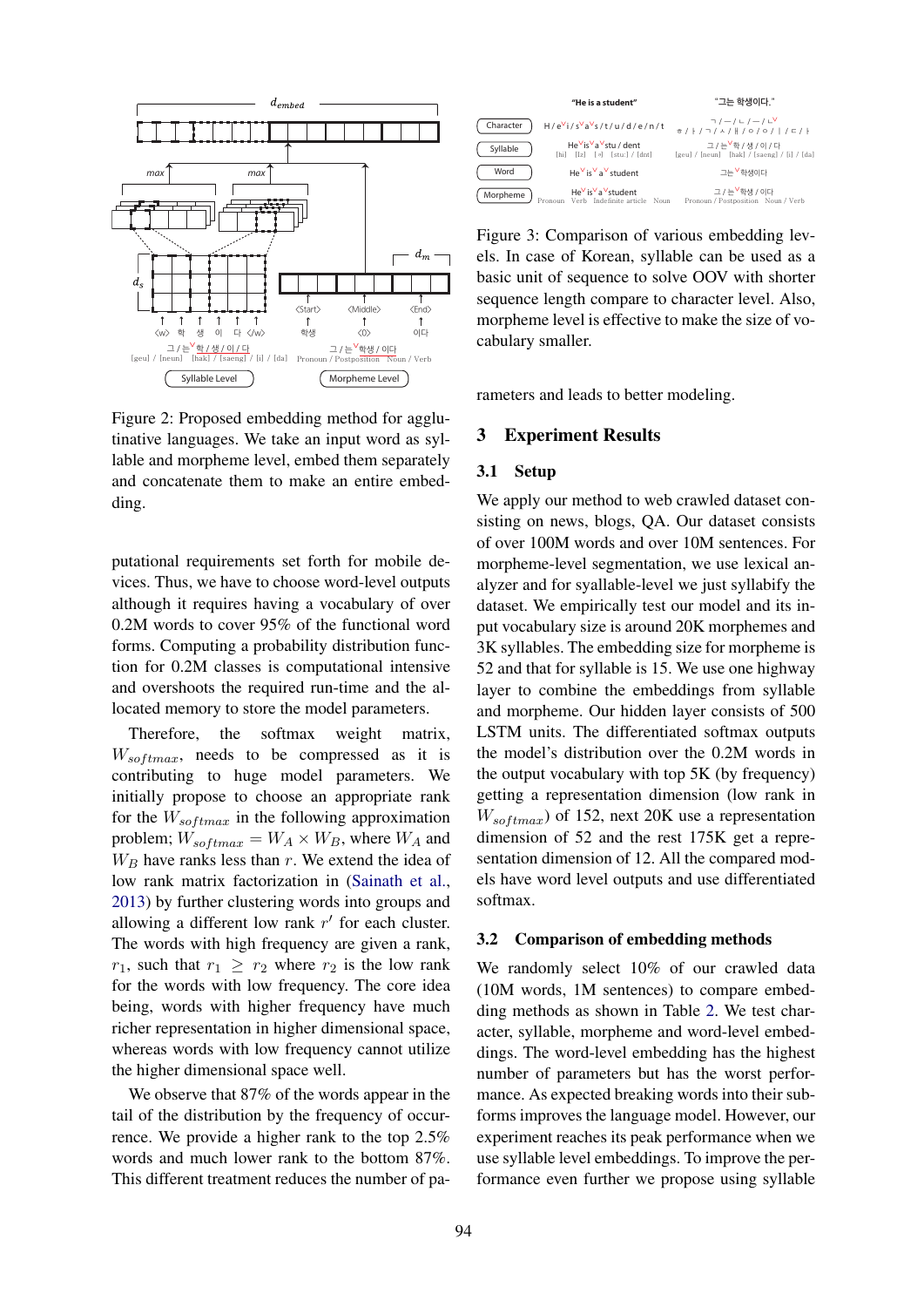| Embedding   | Param. | Perplexity | Vocab.          |
|-------------|--------|------------|-----------------|
| Word        | 15.72M | 327.17     | 200K            |
| Morph       | 6.61M  | 283.54     | 20 <sub>K</sub> |
| Character   | 8.66M  | 235.52     | 40              |
| Syl         | 8.71M  | 231.30     | 3K              |
| Syl + Morph | 9.50M  | 218.65     | 23K             |

Table 2: Results of different embedding methods. Param. : Total model paramerters, Vocab: Input vocabulary size, Syl : Syllable, Morph: Morpheme.

and morpheme which outperforms all the other approaches in terms of perplexity.

### 3.3 Performance evaluation

Proposed method shows the best performance compared to other solutions in terms of Key Stroke Savings (KSS) as shown in Table 3. KSS is a percentage of key strokes not pressed compared to a vanilla keyboard which does not have any prediction or completion capabilities. Every user typed characters using the predictions of the language model counts as key stroke saving. The dataset used to evaluate KSS was manually curated to mimic user keyboard usage patterns.

The results in Table 3 for other commercialized solutions are manually evaluated due to lack of access to their language model. We use three evaluators from inspection group to cross-validate the results and remove human errors. Each evaluator performed the test independently for all the other solutions to reach a consensus. We try to minimize user personalization in predictions by creating a new user profile while evaluating KSS.

The proposed method shows 37.62% in terms of KSS and outperforms compared solutions. We have achieved more than 13% improvement over the best score among existing solutions which is 33.20% in KSS. If the user inputs a word with our solution, we require on an average 62.38% of the word prefix to recommend the intended word, while other solutions need 66.80% of the same. Figure 4 shows an example of word prediction across different solutions. In this example, the predictions from other solutions are same irrespective

| Developer | $KSS(\%)$ |
|-----------|-----------|
| Proposed  | 37.62     |
| Swiftkey  | 33.20     |
| Apple     | 31.90     |
| Samsung   | 31.40     |

Table 3: Performance comparison of proposed method and other commercialized keyboard solutions by various developers.

| Context A | 비가 아주 많이 (rain heavily)<br><b>SEND</b><br>(⊖` |                            |                   |  |
|-----------|-----------------------------------------------|----------------------------|-------------------|--|
| Proposed  | 오는                                            | 많이                         | 오고                |  |
| Apple     | 사랑해                                           | 좋아                         | 많이                |  |
| SwiftKey  | 많이                                            | 받으세요                       | 하고                |  |
| Samsung   | 웃는                                            | 해준                         | 많이                |  |
|           |                                               |                            |                   |  |
|           |                                               |                            |                   |  |
| Context B |                                               | △ 밥을 아주 많이 (too much rice) | <b>SEND</b><br>(∷ |  |
| Proposed  | 넣고                                            | 만들어                        | 잘                 |  |
| Apple     | 사랑해                                           | 좋아                         | 많이                |  |
| SwiftKey  | 많이                                            | 받으세요                       | 하고                |  |

Figure 4: Example of comparison with other commercialized solutions. Predicted words for the Context A (rain heavily) and Context B (too much rice). Other solutions make same prediction regardless of the context (only consider the last two words of context).

of the context, while the proposed method treats them differently with appropriate predictions.

## 4 Conclusion

We have proposed a practical method for modeling agglutinative languages, in this case Korean. We use syllable and morpheme embeddings to tackle large portion of OOV problem owing to practical limit of vocabulary size and word-level prediction with differentiated softmax to compress size of model to a form factor making it amenable to running smoothly on mobile device. Our model has 9.50M parameters and achieves better perplexity than character-level embedding by 16.87. Our proposed method outperforms the existing commercialized keyboards in terms of key stroke savings and has been commercialized. Our commercialized solution combines above model with n-gram statistics to model user behavior thus supporting personalization.

<sup>&</sup>lt;sup>1</sup>The dataset consists of  $67$  sentences (825 words, 7,531 characters) which are collection of formal and informal utterances from various sources. It is available at https://github.com/meinwerk/ SyllableLevelLanguageModel